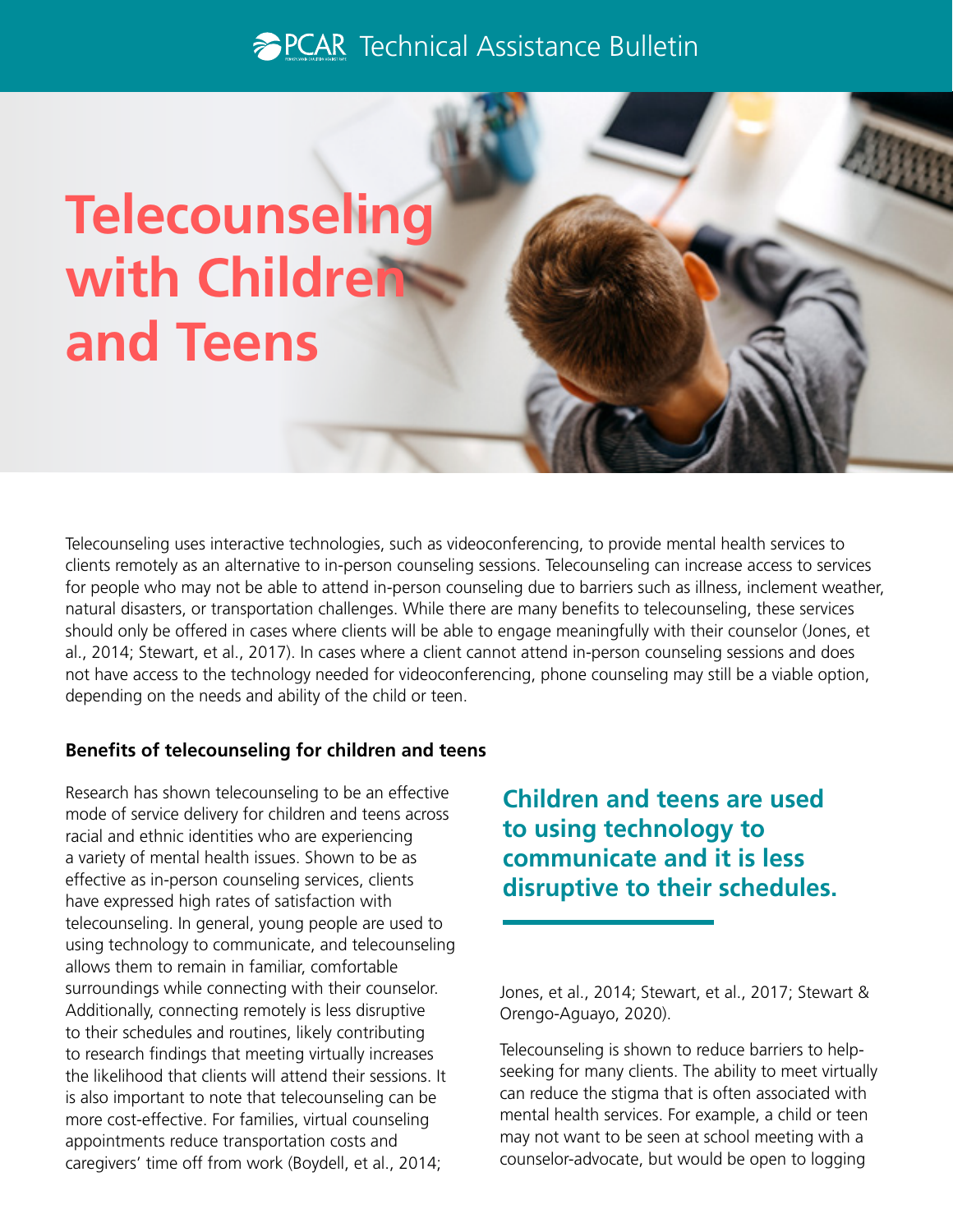on from a quidance counselor's office or from home. Many children, teens, and families struggle to access services. In rural communities, brick-andmortar services may be far away, and the additional travel time or transportation costs can be prohibitive for many families. For children and teens with disabilities, accessibility to offices can be a challenge. Telecounseling offers an alternative option if offices are not accessible to people who use assistive devices, such as walkers or wheelchairs. Additionally, for



**Considerations for telecounseling** 

children and teens who have limited English proficiency and/or are from marginalized communities, virtual services provide an opportunity to receive services from bi-lingual or culturally-specific service providers that may not be available within their own geographical communities (Boydell, et al., 2014; Jones, et al., 2014; Stewart, et al., 2017; Stewart & Orengo-Aguayo, 2020).

#### **Challenges**

While telecounseling is a viable, effective option for many survivors, it is important to recognize that virtual services can present some challenges. Most notably, not all children and teens will have access to the technology they need to participate in telecounseling. internet connection, or the skills to navigate virtual platforms. Additionally, when people participate in counseling remotely, privacy and confdentiality may be compromised.

It is important to note that for many clients and counselors, the elimination of in-person contact can reduce feelings of connection, and can bring about safety concerns. Counselors must put in the effort to adapt their methods in ways that boost connection and reduce logistical barriers for simple tasks, such as obtaining signed consent forms or administering assessments (Boydell, et al., 2014; Stewart, et al., 2017).

If you or your organization is considering the use of telecounseling with children and teens, planning ahead for success is essential. It is important to remember that telecounseling may not be the best choice for every client, even with careful planning. Each child or teen needs to be assessed to ensure that virtual services are appropriate for them and that everyone has the tools and information they need for the remote relationship to be beneficial. If you are unable to provide the same standard of care for child and teen clients as you would with in-person services (such as adherence to policies and protocols, working within your competence, access to effective supervision, privacy and confidentiality), telecounseling may not be appropriate (Boydell, et al., 2014; Stewart & Orengo-Aguayo, 2020; Stewart & Wallace, 2020).

#### **Access to technology and service-provision platforms**

#### What do clients need?

- Smart phone, tablet, laptop, or computer
- Ability to charge the device
- Microphone and speakers (or headset), and camera
- Internet access

#### What do counselor-advocates need?

- Smart phone, tablet, laptop, or computer
- Ability to charge the device
- Microphone and speakers (or headset), and camera
- Secure platform (such as doxy.me)
- Familiarity/comfort with the technology and platform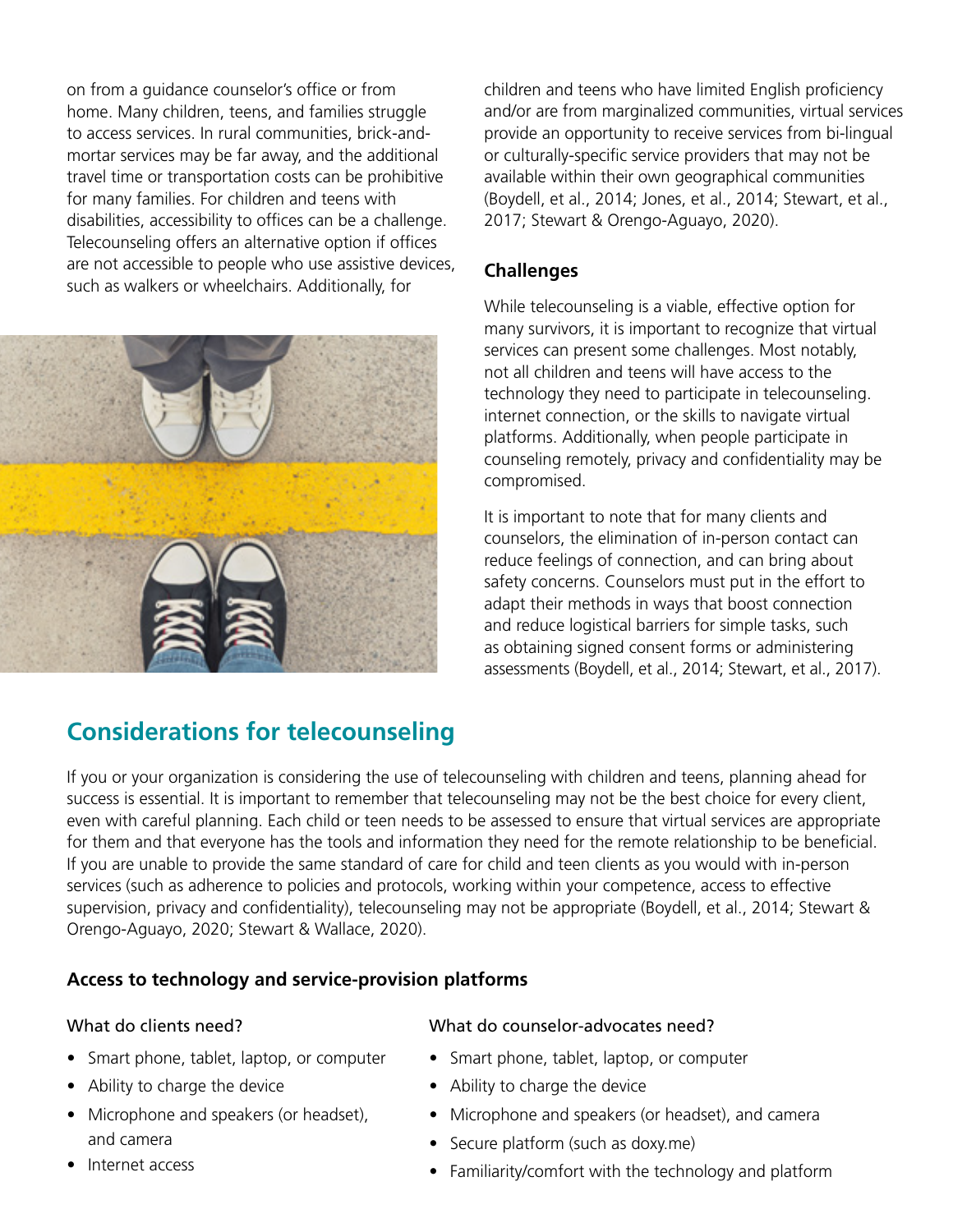#### **Informed consent**

As always, clients and families must understand the services they are receiving and provide consent to receive those services. For children and teens under the age of 14, a parent or guardian must provide consent; for mental health services, teens aged 14 or older may provide consent for themselves. The nature of telecounseling should be explained, along with any limitations the modality may present. Additionally, in cases where the counselor is being asked to share confidential information, informed written consent must always be granted by the child's (under age 14) parent or guardian. As noted, telecounseling is most commonly used in situations where in-person counseling is not an option or where meeting face-to-face creates a burden to the client or their family. In these cases, your organization should draft policies that provide options when it is necessary to obtain written consent. Options to consider may include the use of mail to send forms between the counselor and parent/guardian, or in cases when the need is emergent, electronic signatures, email verifcation, or pictures of the signed consent may fulfll the requirement.

#### **Privacy and confidentiality**

Confidentiality is at the foundation of counseling services provided by Pennsylvania's rape crisis counseloradvocates. Confidentiality standards must be upheld when providing services virtually. As with all clients, counselors must explain the limits to confdentiality (including mandated reporting and threats of harm to self or others), as well as the unique considerations for providing confdential services remotely. Not only must the counselor take steps to protect the client's private information, the client can also take steps to help maintain confidentiality.

#### For clients:

- Recommend that they participate in counseling from a quiet, private location.
- Explain how confidentiality and privacy are compromised if other people are in the room or can overhear.

#### For counselors:

- Use a private location with a door.
- Set up a noise machine outside your door, if needed.
- Always confirm the location and identity of your client.

#### **Setting parameters**

For many counselors and clients, telecounseling may be a new experience. As with any relationship, it is important to set reasonable boundaries and expectations for the sessions and the use of technology. The most important topic to discuss with clients is a plan for ensuring their safety while engaging in telecounseling (Stewart & Orengo-Aguayo, 2020; Stewart & Wallace, 2020).



**As with any relationship, it is important to set reasonable boundaries and expectations for the sessions and the use of technology.**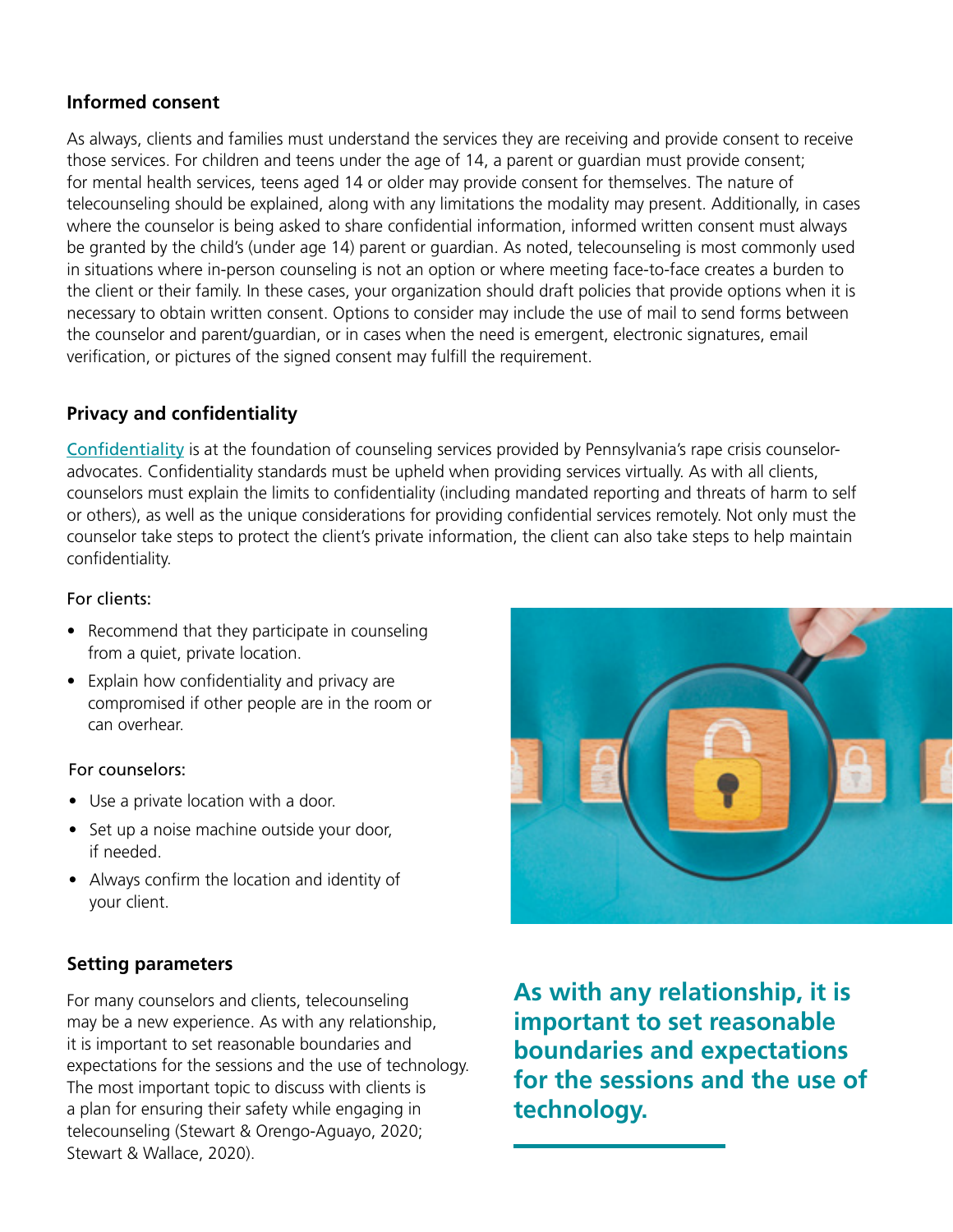**Always assess the client's level of risk. Do not practice beyond your competence, or use telecounseling if the child's needs are beyond what can be addressed effectively in a virtual format.** 

#### Safety planning

- Develop safety protocols for providing telecounseling to children and teens.
- Always assess the client's level of risk. For example, are they experiencing suicidal ideation? Are they engaging in self-harm? Do not practice beyond your competence, or use telecounseling if the child's needs are beyond what can be addressed effectively in a virtual format. Make appropriate referrals when necessary.
- Make sure to confirm the telephone number and physical address of the child's or teen's location while they are participating in a telecounseling session in case of emergency.
- For children under age 14, always ensure that there is an adult caregiver in the same location as the child for the entirety of the session, and make sure to have a way to contact that adult in case of a crisis or emergency during the session.
	- The counselor should contact the caregiver to come into the room with the child in the event of an emergency.
	- The counselor should call 911 when necessary.
- Be sure to include information about the limits of confdentiality in cases of emergency in your consent for services forms. It is essential that survivors and their parents/guardians understand the limits of confidentiality and can provide informed consent.

#### Technology back-up plan

- Formulate a plan for technology failures. Planning in advance reduces stress and anxiety if the technology fails.
- Obtain permission to contact the client in other ways if the connection is lost. Be sure you have their phone number or email address so you can follow up and touch base if you lose connection.

#### Basic boundaries

- Explain guidelines and expectations for remote counseling. As you would with all clients, ensure they understand the policies for session attendance or duration of appointments
- Establish boundaries around the use of technology. For example, if you choose to email with clients, let them know the timeframe of when they can expect a reply, and what to do if they need a more immediate response.
- Be mindful of what can be seen in your camera view. This can be especially important if you are working from home. Consider what personal information might be disclosed by what can be seen in your background.
- Remove audible or visual distractions. For example, pets entering the view can pull a child's or teen's attention away from the work that you are doing in your session.
- Maintain the same level of professionalism as you would if you were in-person with a client. Simple things like dressing appropriately and not eating during sessions are easy and important ways to show clients you respect the importance of their time with you.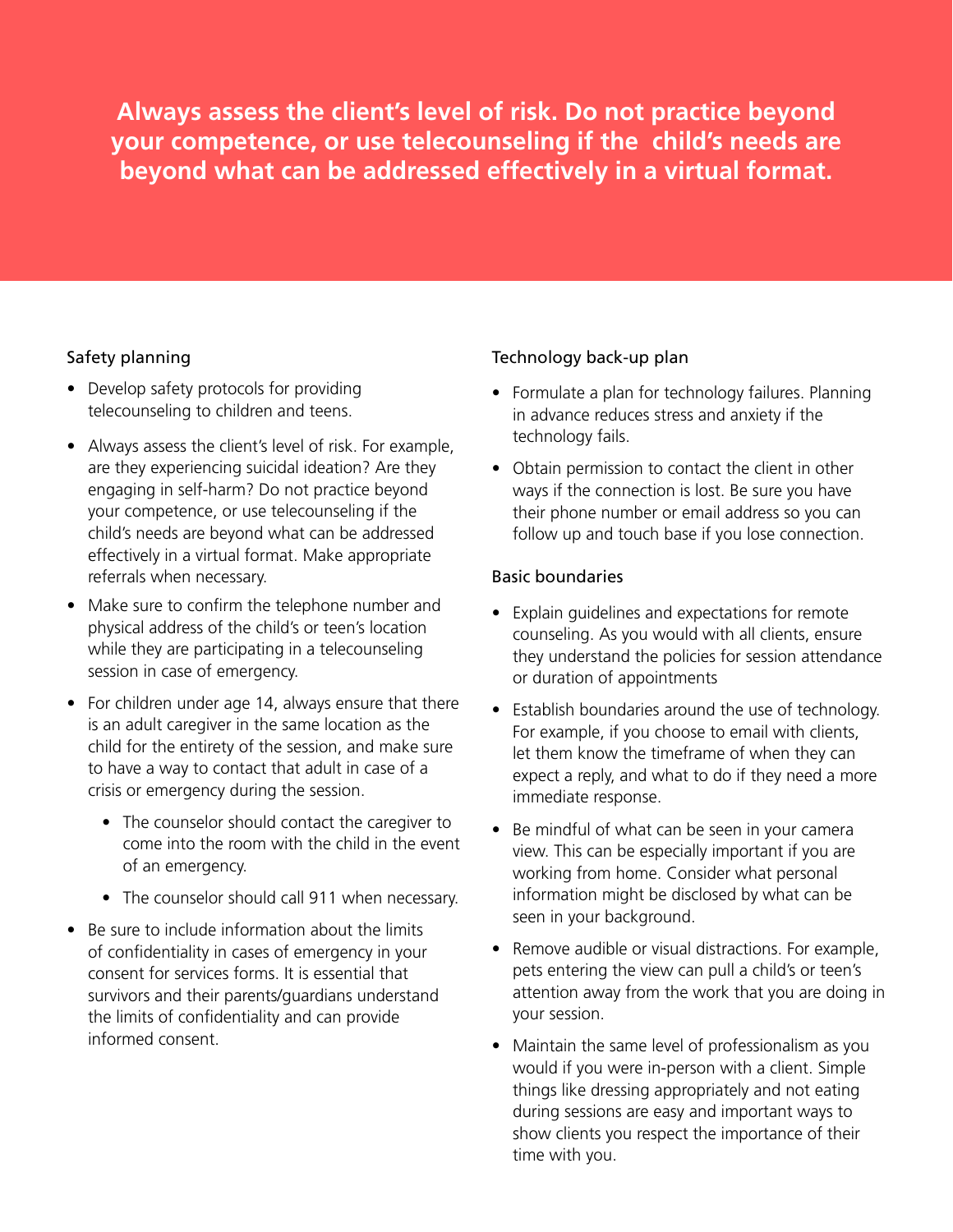## **Tips for success**

Telecounseling can provide an effective alternative to in-person services; however, it requires careful planning and preparation. While it can be very effective, it is not appropriate for everyone – not for all clients and not for all counselor-advocates. Sexual Assault Centers that are interested in exploring or engaging in this option should provide training and resources for staff to ensure their comfort and competence with providing services remotely.

#### **Additional tips include:**

- **1** Be sure to review PCAR's [telecounseling](https://pcar.org/telecounseling) resources, [webinars](https://youtu.be/AuZkXXu0opw), and the sample Informed Consent for [Telecounseling form](https://pcar.coalitionmanager.org/resourcemanager/resourcefile/details/45).
- **2** Plan ahead and be creative. Adapt activities and materials to be delivered in a virtual format. Ensure clients have access to the supplies they need to complete activities. Mail or email session handouts and supplies to clients, if necessary.
- **3** Strategize ways to boost interactivity. Utilize tools within the platform to allow clients to use different features, such as chat functions or symbols, to express themselves and to engage with you.
- **4** Explain expectations and how the sessions will work as you would in in-person sessions. Be sure the child or teen understands how to use the platform and is empowered to actively participate.
- **5** Create partnerships (with consent, of course!) – with parents and caregivers, schools, and other agencies where children might be receiving services. Collaborate with other caring adults to help facilitate setting up appointments, to serve as the emergency contact person, or to help reinforce concepts covered in counseling in other settings.
- Engage in creative, ongoing, and active problem-solving to address issues or roadblocks along the way. Recognize and respect the child or teen client as your partner in creating a meaningful telecounseling relationship. **6**



## **Resources and activity ideas**

- Practice [Relaxation Activities](https://www.mc.vanderbilt.edu/coe/tfcbt/workbook/Relaxation & Affective Expression/PMR Script.pdf) and visualization.
- Watch tele-play therapy videos on YouTube for ideas (Check out [videos by Tammi Van Hollander](https://www.youtube.com/watch?v=D9hEcN8tgnc). This link will take you to the first of the series. Each episode covers a new topic.)
- Introduce your clients to NSVRC's Grounding Tools [E-learning Resource in English and Spanish](https://www.nsvrc.org/elearning/grounding-tools).
- Adapt [creative expression activities](https://www.psychologytoday.com/us/blog/arts-and-health/201406/creative-arts-therapy-and-expressive-arts-therapy) for use in tele-counseling.
- Read the blog Interventions for Online Therapy [with Children and Youth](https://www.guidancett.com/blog/interventions-for-online-therapy-with-children-and-youth-2020) by Ariel Landrum.